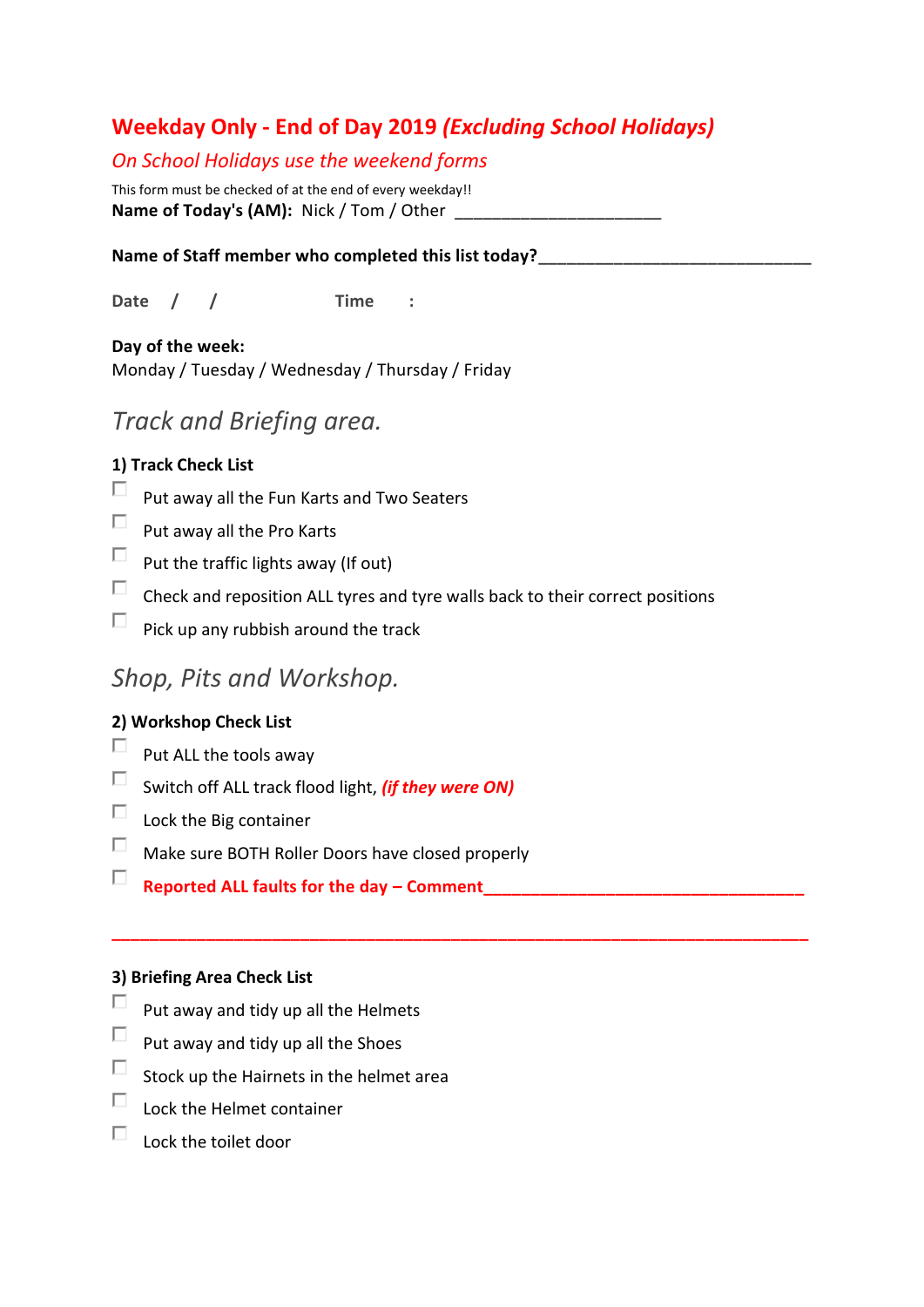#### **4) Pit Area Check List**

- П Put away Fire extinguisher
- $\Box$ Re-fuel up ALL the karts *(Once a week – "Friday")*
- $\Box$ Put away cone from pit area
- $\Box$ Bring ute into the yard and lock
- $\Box$ Make sure ALL the Radio sets are away in the correct place and back on charge
- $\Box$ Check All DeHaardt mini remotes are away
- $\Box$ Put main DeHaardt remote away and on charge
- $\Box$ Put iPad away and make sure they are on charge
- $\Box$ Put ALL track warning signs and flags away
- $\Box$ Make sure ALL the traffic lights are put away
- П Clean up any rubbish in this area

# *Track and Briefing area.*

#### **1) Front/Spectator area/Deck/Briefing Area Check List**

- П Clean up any rubbish in the spectator areas or showroom
- П Clean up stones around spectator area
- $\Box$ Put away ALL the umbrellas
- $\Box$ Empty toilet rubbish bin
- $\Box$ Check toilet paper dispenser is full
- $\Box$ Check hand towel dispenser is full

 $\Box$ Move any wheelie bins that are more than 60% full out of the spectator area and exchange it for an emptier wheelie bin

П Take out ALL the full wheelie bins OFF the road once emptied

# *Shop, Pits and Workshop.*

### **1) Shop and Toilets Check List**

Е Empty ALL 3 shop rubbish bins (In Kitchen cupboard/Shop/Behind the counter) *(Before and after events and on Fridays)*

- П. Empty office rubbish bin
- $\Box$ Sweep shop floor clean
- $\Box$ Check workshop toilet paper dispenser is full or near full *(On Fridays)*
- $\Box$ Check workshop hand towel dispenser is full or near full *(On Fridays)*
- $\Box$ Check workshop hand wash dispenser is full or near full *(On Fridays)*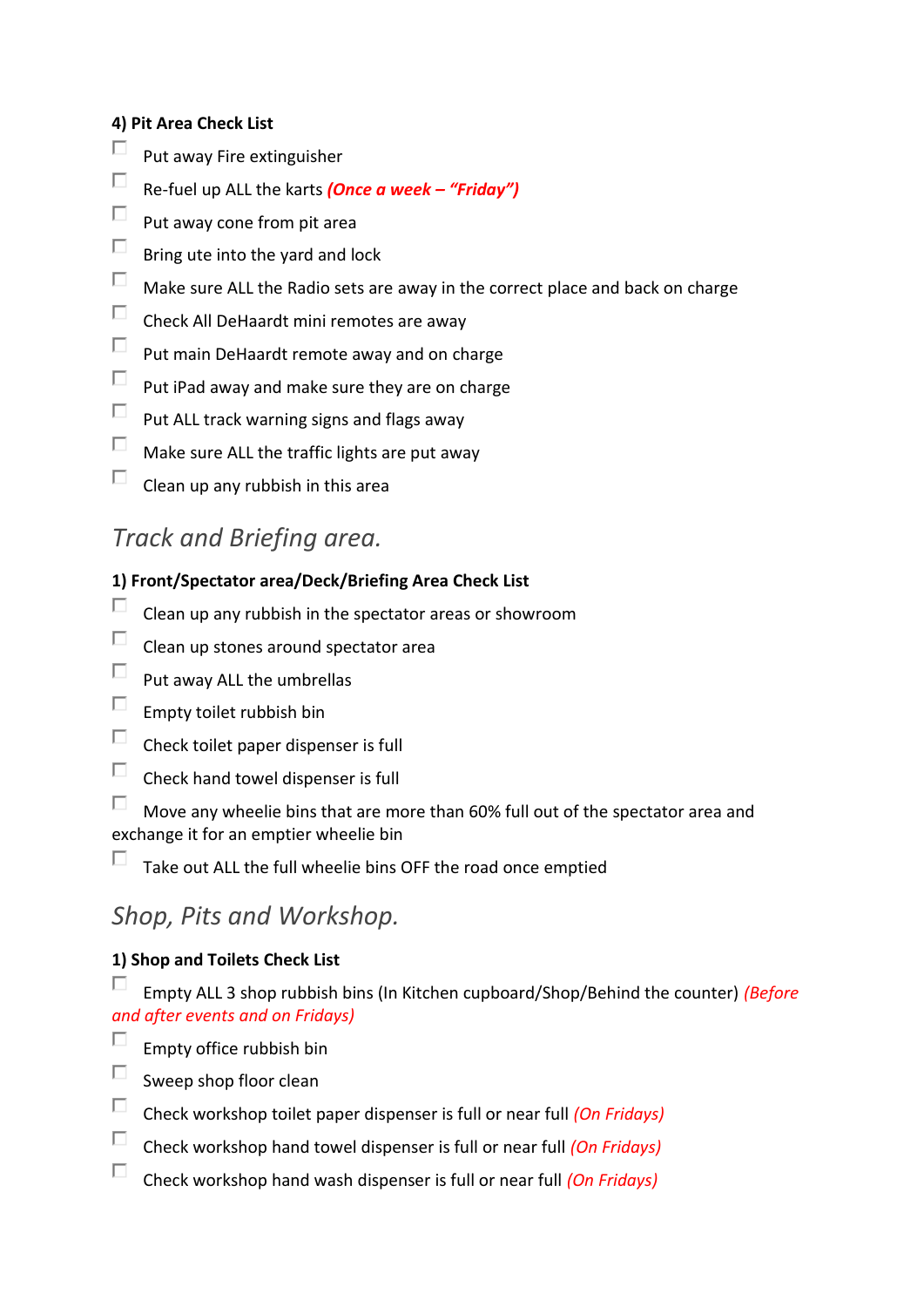### **2) Workshop Check List**

- П Make sure the work bench is clear
- $\Box$ Empty both workshop rubbish bins
- П Clean up any rubbish in the workshop

# *Trampoline Park Bounce zones, Dodgeball*

### **1) Bounce Zone Check List**

- П. Put away first aid kit
- $\Box$ Reported any problems or faults
- $\Box$ Check and Reposition ALL crash padding back to their correct positions
- П. Pick up any rubbish around the trampolines
- $\Box$ Turn off sound system and PA

### **2) Trampoline Park area check list**

П Make sure ALL equipment and Rubbish at the Trampoline Park area is away and tidied up

\_\_\_\_\_\_\_\_\_\_\_\_\_\_\_\_\_\_\_\_\_\_\_\_\_\_\_\_\_\_\_\_\_\_\_\_\_\_\_\_\_\_\_\_\_\_\_\_\_\_\_\_\_\_\_\_\_\_\_\_\_\_\_\_\_\_\_\_\_\_\_\_\_\_

- $\Box$ Put ALL balls in the workshop
- $\Box$
- Put any seating away
- $\Box$ Put away all locker bins
- $\Box$ Put all other equipment away
- $\Box$ Clean up any rubbish on the trampolines
- $\Box$ Clean up any bird poo on the trampolines
- $\Box$ **Reported ALL faults or problems for the day** – Comments

# *Spectator area, Mini Maniacs, Airbag*

### **3) Front/Spectator area/Deck/Briefing Area Check List**

- П Bring in Pro Bounce footpath signs
- $\Box$ Clean up any rubbish in Pro Bounce spectator areas
- $\Box$ Sweep up stones around spectator seating area
- $\square$  Clean tables
- $\Box$ Empty bins and re-line *(Friday's only)*